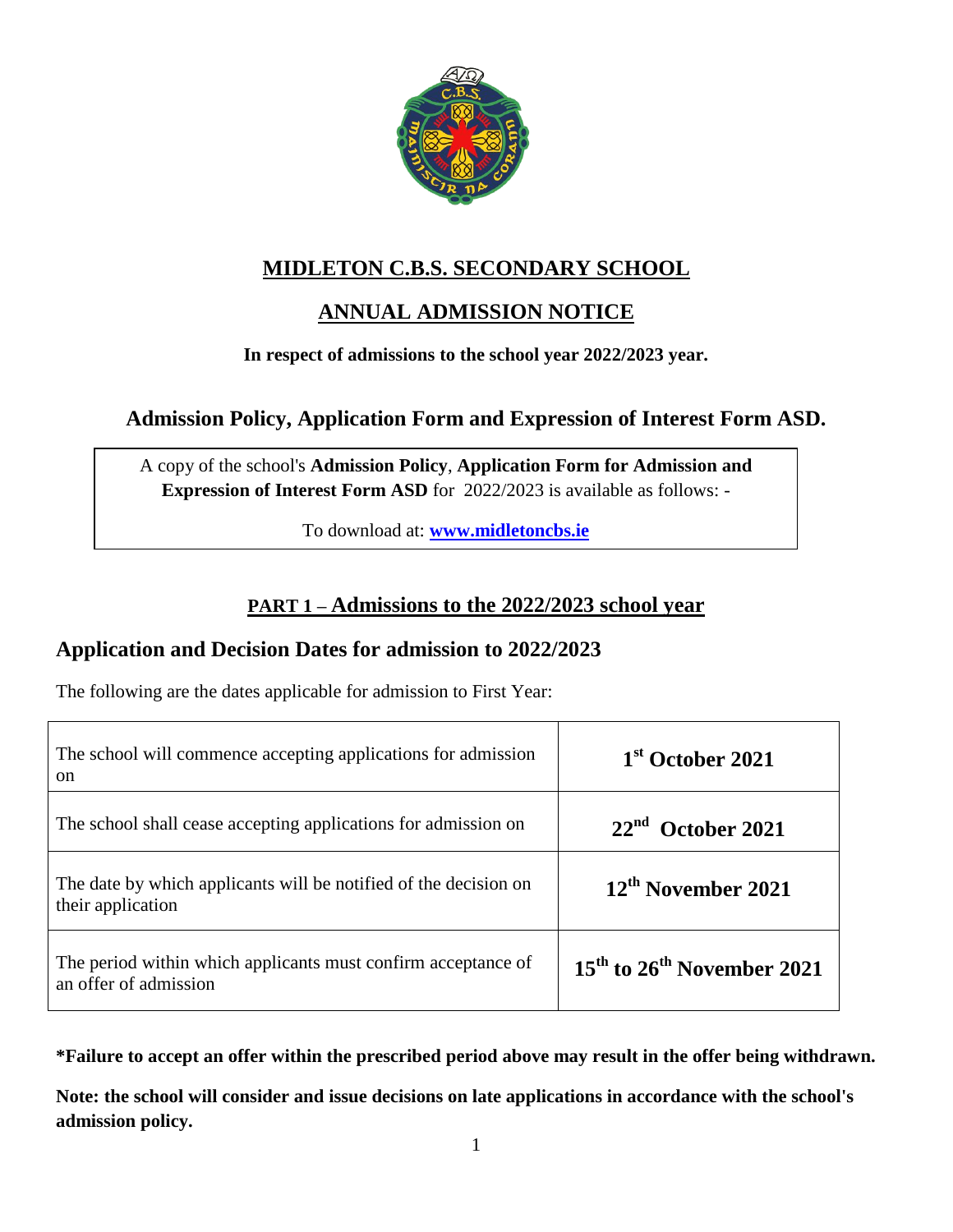# **Special Class Application and Decision Dates for admission to Midleton C.B.S. Secondary School 2022/2023.**

The following are the dates applicable for admission to the school's Special Class which caters for children with Autism.

| The school will commence accepting applications for admission<br><sub>on</sub>         | 1 <sup>st</sup> October 2021   |
|----------------------------------------------------------------------------------------|--------------------------------|
| The school shall cease accepting applications for admission on                         | $22nd$ October 2021            |
| The date by which applicants will be notified of the decision on<br>their application  | 12 <sup>th</sup> November 2021 |
| The period within which applicants must confirm acceptance of<br>an offer of admission | $15th$ to $26th$ November 2021 |

**\*Failure to accept an offer within the prescribed period above may result in the offer being withdrawn.**

## **Number of places being made available in 2022/2023:**

| The number of places being made available in first year is                                               | 150          |
|----------------------------------------------------------------------------------------------------------|--------------|
| The number of places being made available in the special classes catering for<br>children with Autism is | $\mathbf{2}$ |

*Note: The figures set out above in relation to the Special Class are subject to change dependent on whether current students in the Special Class(es) retain their place in the school and whether a student(s) transfers into the school after the publication of this Notice.*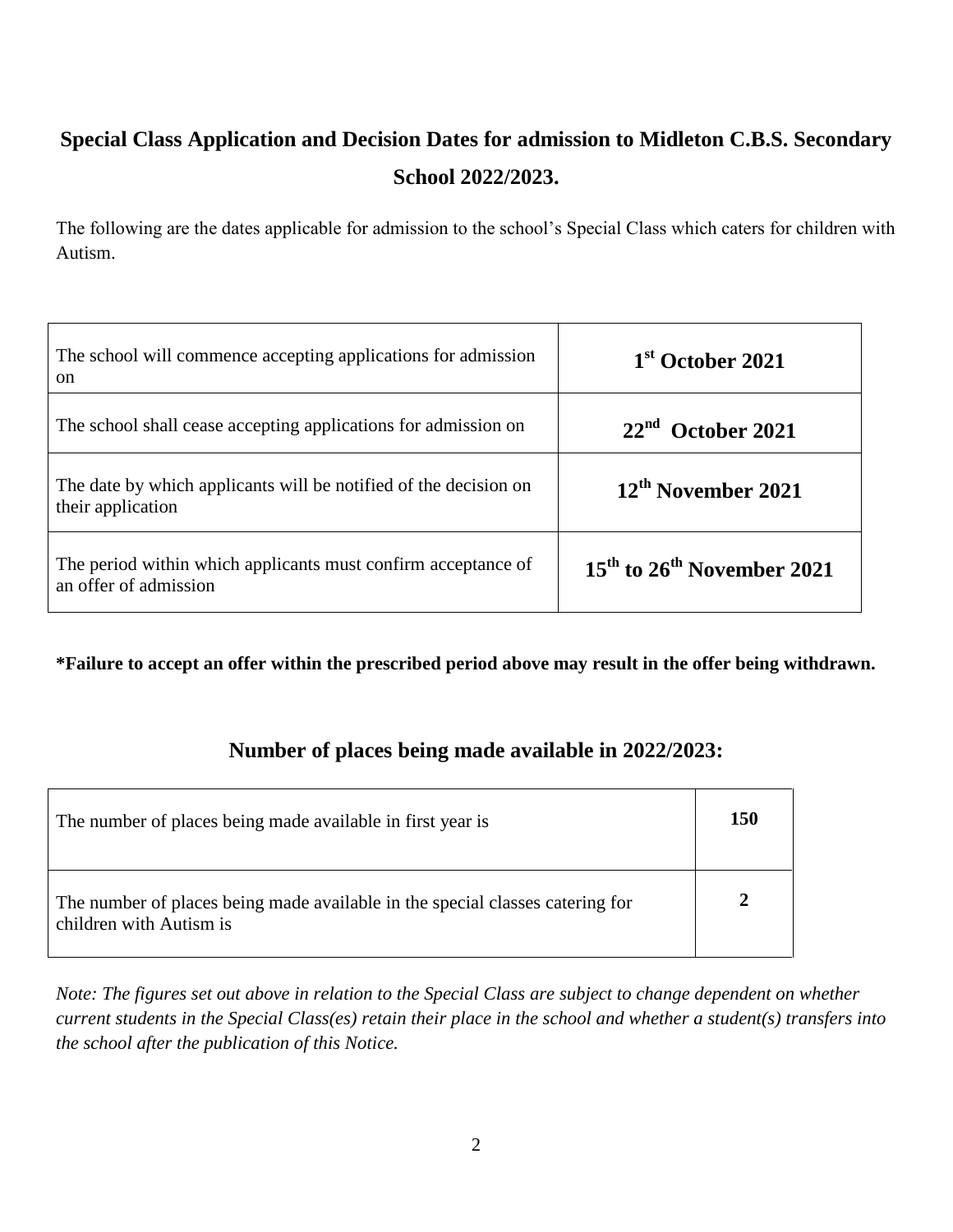## **PART 2 - Admissions to the 2021/2022 school year**

In respect of 2021/2022 school year, the total number of applications for admission received

by the school for 1st year was : 288

Information regarding the admission process for the Intake Group for 1st year for the 2020/2021 school year

| Breakdown of places allocated for the 2021/2022school year: |                                                                                                                                                                                                                                                                                                                                                                                                                                                                                                                                                                                                                                                                                                                                                                  |                                                 |                                        |  |  |
|-------------------------------------------------------------|------------------------------------------------------------------------------------------------------------------------------------------------------------------------------------------------------------------------------------------------------------------------------------------------------------------------------------------------------------------------------------------------------------------------------------------------------------------------------------------------------------------------------------------------------------------------------------------------------------------------------------------------------------------------------------------------------------------------------------------------------------------|-------------------------------------------------|----------------------------------------|--|--|
|                                                             | Number of places available:                                                                                                                                                                                                                                                                                                                                                                                                                                                                                                                                                                                                                                                                                                                                      |                                                 | 168                                    |  |  |
| <b>Number of applications received:</b>                     |                                                                                                                                                                                                                                                                                                                                                                                                                                                                                                                                                                                                                                                                                                                                                                  |                                                 | 288                                    |  |  |
|                                                             | Number of offers made and accepted under each criterion.                                                                                                                                                                                                                                                                                                                                                                                                                                                                                                                                                                                                                                                                                                         |                                                 |                                        |  |  |
|                                                             | Criteria for the offer of places                                                                                                                                                                                                                                                                                                                                                                                                                                                                                                                                                                                                                                                                                                                                 | <b>Number</b><br><b>of</b><br>places<br>offered | <b>Number of</b><br>places<br>accepted |  |  |
| 1                                                           | Applicants who have a sibling currently attending the school.                                                                                                                                                                                                                                                                                                                                                                                                                                                                                                                                                                                                                                                                                                    | 43                                              | 43                                     |  |  |
| $\overline{2}$                                              | Applicants who have a sibling who is a past Leaving Certificate<br>graduate of the school.                                                                                                                                                                                                                                                                                                                                                                                                                                                                                                                                                                                                                                                                       | $\overline{2}$                                  | $\boldsymbol{2}$                       |  |  |
| $\mathbf{3}$                                                | A son of a member of the staff who has at least three years service in<br>the school at the closing date for applications.                                                                                                                                                                                                                                                                                                                                                                                                                                                                                                                                                                                                                                       | $\boldsymbol{0}$                                | $\bf{0}$                               |  |  |
| 4                                                           | Applicants whose father was a past pupil of the school up to a<br>maximum of 25% of the total places available.                                                                                                                                                                                                                                                                                                                                                                                                                                                                                                                                                                                                                                                  | 24                                              | 24                                     |  |  |
| 5                                                           | Applicants from the feeder primary school; Midleton CBS Primary<br>who have been pupils from 3 <sup>rd</sup> class.                                                                                                                                                                                                                                                                                                                                                                                                                                                                                                                                                                                                                                              | 47                                              | 47                                     |  |  |
| 6                                                           | Applicants from the feeder primary schools: Ballintotis N.S.,<br>Ballycroneen N.S., Bishop Ahern N.S. Leamlara, Clonpriest N.S.,<br>Gaelscoil Mainistir na Corann N.S. Holy Family N.S. Shanagarry,<br>Inch N.S. Killeagh, Kilcredan N.S., Little Island N.S., Midleton<br>Educate Together N.S., Sacred Heart N.S. Glounthaune, Scartleigh<br>N.S. Saleen, Scoil Chlíodhna Community N.S. Carrigtwohill, Scoil<br>Iosaf N.S. Castlemartyr, Scoil Iosagain N.S. Aghada, Scoil Naomh<br>Eoin Ballincurrig, Scoil Mhuire N.S. Knockraha, Scoil Realt na<br>Mara N.S. Ballycotton, St. Colman's N.S. Cloyne, St. Fergal's N.S.<br>Killeagh, St. John the Baptist N.S. Midleton, St. Mary's Boys N.S.<br>Carrigtwohill, St. Peter's N.S. Dungourney, Whitegate N.S., | 46                                              | 46                                     |  |  |
| 7                                                           | Other applicants                                                                                                                                                                                                                                                                                                                                                                                                                                                                                                                                                                                                                                                                                                                                                 | $\boldsymbol{0}$                                | $\boldsymbol{0}$                       |  |  |
|                                                             | Total number of offers made                                                                                                                                                                                                                                                                                                                                                                                                                                                                                                                                                                                                                                                                                                                                      |                                                 | 162                                    |  |  |
|                                                             | Number of names placed on waiting list for the school year concerned                                                                                                                                                                                                                                                                                                                                                                                                                                                                                                                                                                                                                                                                                             |                                                 | 126                                    |  |  |